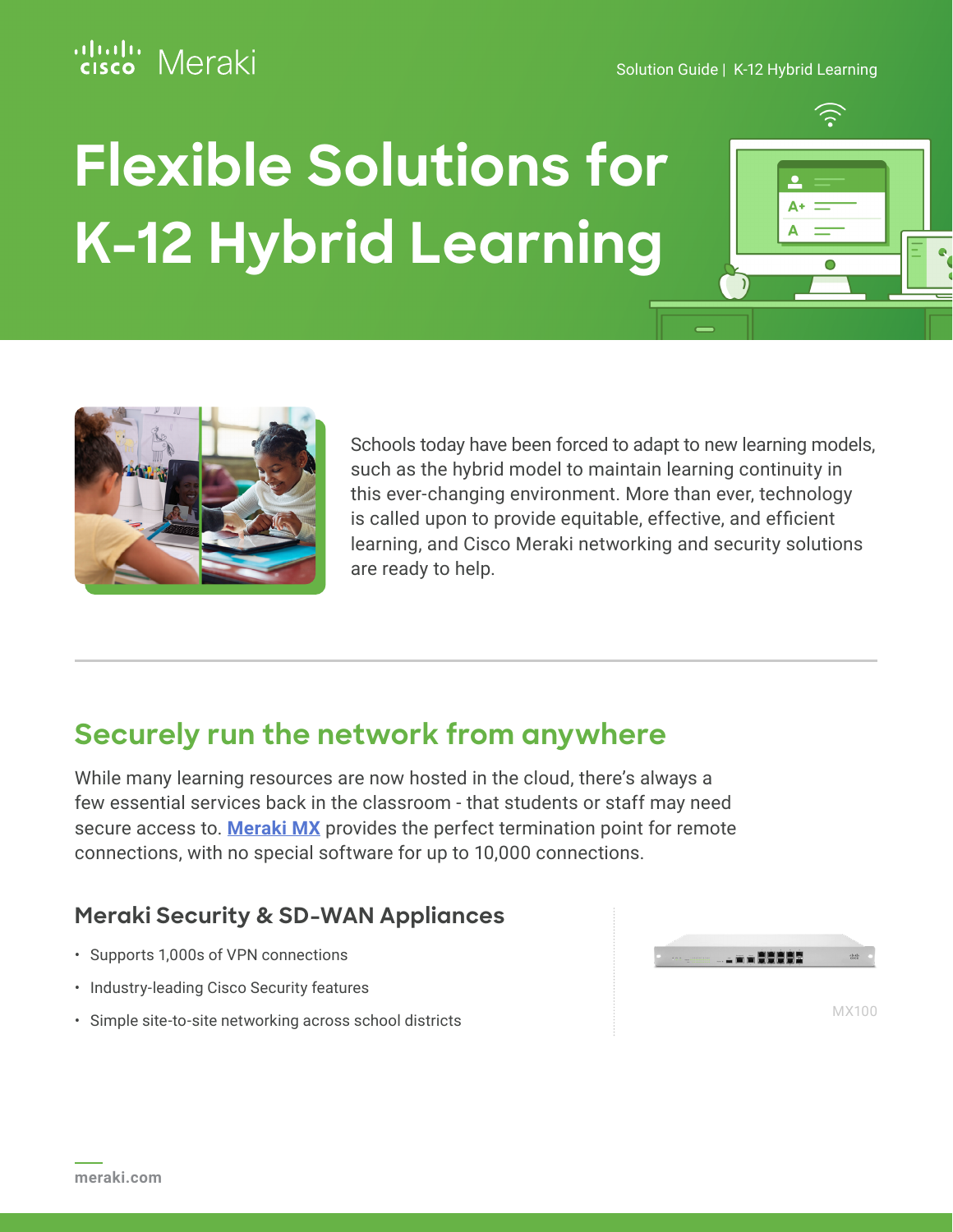

# **Monitor physical distancing**

Technology can help safely bring students back into the classroom. **[Meraki Smart Cameras](https://meraki.cisco.com/products/smart-cameras/)** and **[Wi-Fi Access Points](https://meraki.cisco.com/products/wi-fi/)** can help staff and faculty maintain safe physical distancing by providing access to video from any device. Simple device location techniques show where students are congregating and where pinch points may be.

#### **Meraki Smart Cameras**

- Fast to deploy
- Monitor from anywhere via desktop or mobile
- No separate video recorder

#### **Meraki Access Points**

- High-capacity indoor and outdoor Wi-Fi 6
- Onboard device location analytics
- Built-in Bluetooth for asset and beacon tracking



# **Keep students focused**

Managing screen-based distractions is a big challenge with remote learning. **[Meraki Systems](https://meraki.cisco.com/products/systems-manager/)  [Manager](https://meraki.cisco.com/products/systems-manager/)** enables teachers to lock managed iOS and Android devices to specific applications during lesson time, encouraging students to stay focused on learning, and apps can also be easily added/removed as required.

#### **Meraki Systems Manager**

- Keep track of 1,000s of managed devices
- Manage applications
- Enforce single-app mode in lesson time



Systems Manager